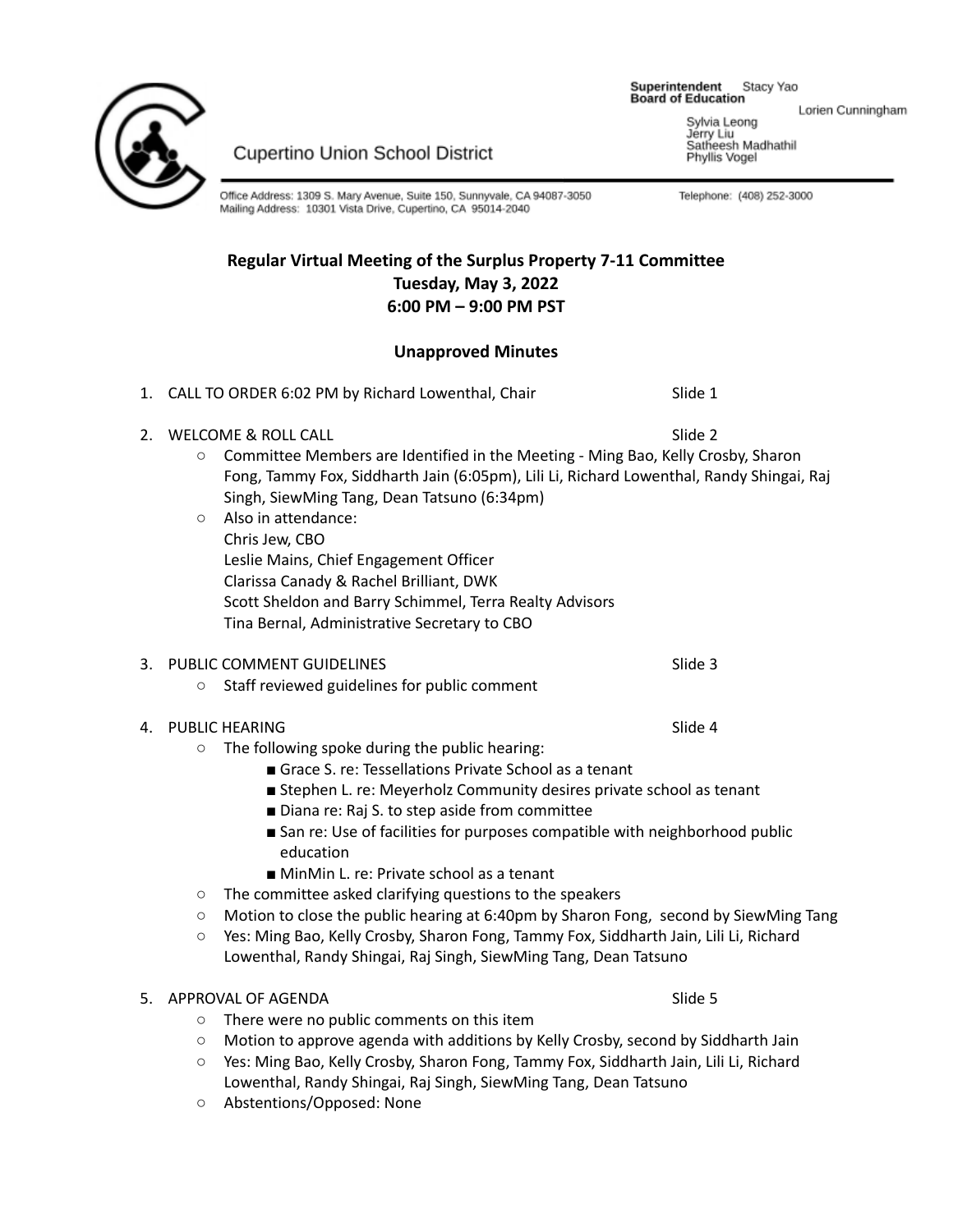- 6. APPROVAL OF MINUTES APRIL 5, 2022 Slide 6
	- $\circ$  Raj Singh made a comment regarding two new concepts being introduced in the last meeting and not having enough time to research them before voting.
	- There were no public comments on this item
	- Motion to approve minutes by Raj Singh, second by Kelly Crosby
	- Yes: Ming Bao, Kelly Crosby, Sharon Fong, Tammy Fox, Siddharth Jain, Lili Li, Richard Lowenthal, Randy Shingai, Raj Singh, SiewMing Tang, Dean Tatsuno
	- Abstentions/Opposed: None
- 7. SUMMARY OF PROGRESS STATES AND THE SUMMARY OF PROGRESS
	- Chair Lowenthal reviewed the Summary of Progress to date and how it is reported back to the CUSD Board of Education on a monthly basis.
	- There were no public comments on this item.
	- Committee had no clarifying questions on this item.
- 8. STAFF REPORT Slide 9
	-
	- Chris clarified that facilities must be deemed surplus in order to lease any portion or an entire site. The District can use any facility deemed surplus if it is needed at any time.
	- Chris clarified a few items from the parking lot including questions regarding how the property consultants were hired. Chris introduced Barry Schimmel with Terra Realty.

## 9. DISCUSSION ON SHAPING THE RECOMMENDATION TO THE BOARD Slide 10

- The issue of acceptable tenants was discussed.
- Motion to recommend use of surplus school sites (Meyerholz & Regnart specifically) for educational purposes including private schools with a recommendation for early termination in lease terms that minimizes effect on CUSD enrollment by Raj Singh, second by Lili Li.
- Yes: Ming Bao, Kelly Crosby, Sharon Fong, Tammy Fox, Siddharth Jain, Lili Li, Richard Lowenthal, Randy Shingai, Raj Singh, SiewMing Tang, Dean Tatsuno
- Abstention/Opposed: None
- The issue of declaring sites surplus was discussed.
- Motion to recommend Regnart & Meyerholz (with recommendation to lease out) be determined as surplus sites which still allows District use if needed by Sharon Fong, second by SiewMing Tang.
- Yes: Ming Bao, Kelly Crosby, Sharon Fong, Tammy Fox, Siddharth Jain, Lili Li, Richard Lowenthal, Randy Shingai, Raj Singh, SiewMing Tang, Dean Tatsuno
- Abstention/Opposed: None
- Motion to recommend Montebello be determined as surplus site by Lili Li, second by SiewMing Tang.
- Yes: Ming Bao, Kelly Crosby, Sharon Fong, Tammy Fox, Siddharth Jain, Lili Li, Richard Lowenthal, Randy Shingai, Raj Singh, SiewMing Tang, Dean Tatsuno
- Abstention/Opposed: None
- The issue of any uses that are unacceptable for lease sites.
- A motion was made but then withdrawn after conversation.